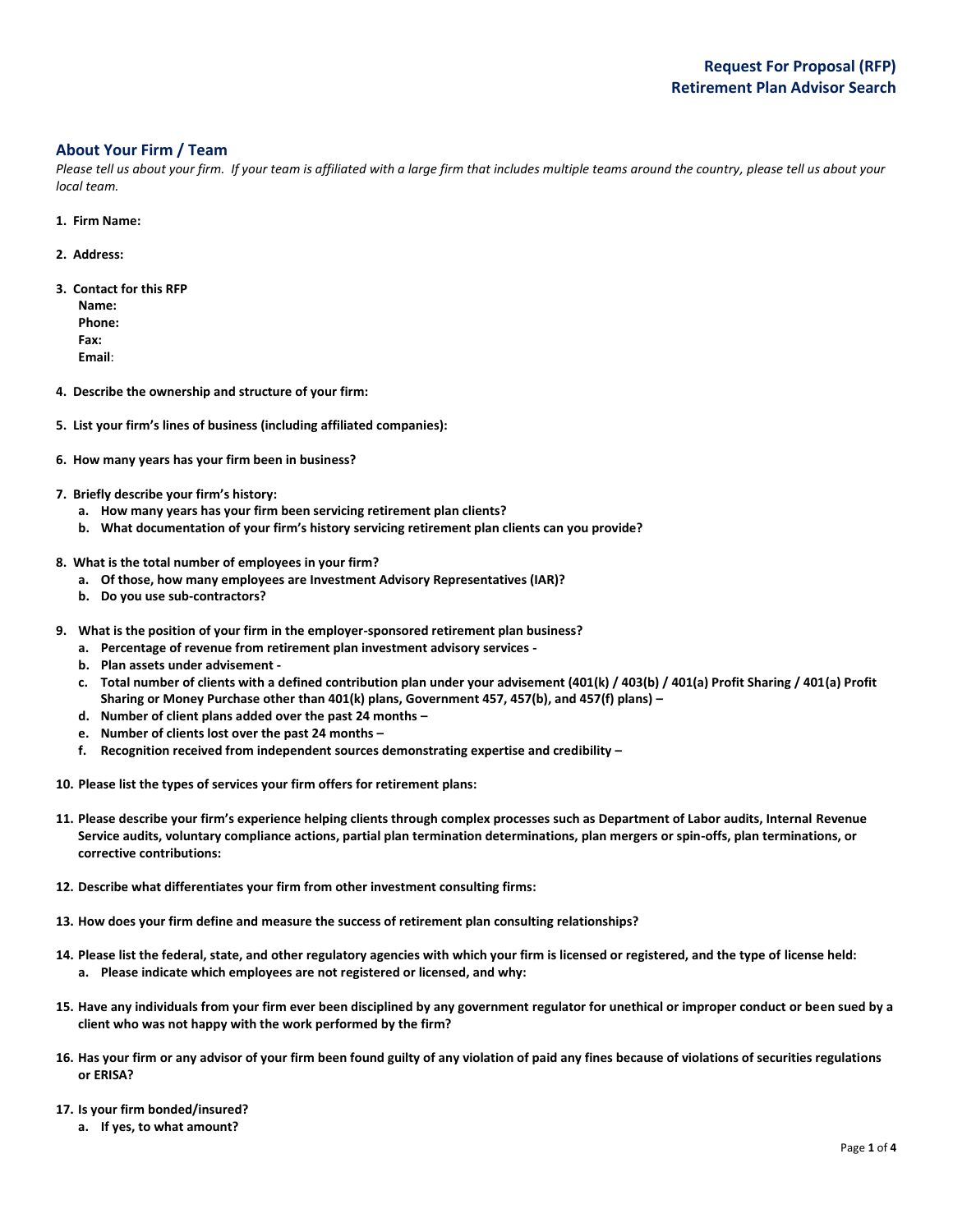- **18. Does your firm work with client plans on an advisory basis?**
	- **a. If yes, please provide a copy of both parts of your firm's most recent SEC Form ADV.**
- **19. Does your firm work with clients on a commission basis?**
- **20. Please list four clients similar to our organization in terms of number of employees, number of locations, plan size and participants that we can contact as references. Please provide contact name, company name, address, phone and email, if possible.**

#### **Service Team**

- **1. Describe your service model to our plan (staff, responsibilities, interactions with our plan, frequency of in-person meetings, frequency of conference calls, team dynamics):**
- **2. Primary contact for our relationship:**

**Name: Title: City and State: Phone: Fax: Email: Overall experience with employer-sponsored retirement plans: Commitment to the retirement plan business: Education, honors, designations and other credentials: Regular activities to stay current on market and regulatory developments: Area of expertise: Years with the firm: Role at the firm: Number of plans supported: Average size of plans supported:**

**3. Will the primary contact be the only person with whom we will be working?**

**\_\_\_ Yes \_\_\_ No** (if no, please list name(s), contact information, and profile information for each person)

#### **Investment Services**

- **1. Describe your firm's approach to 401(k) plan investment consulting:**
- **2. What investment policy statement support do you offer?**
- **3. What tools does your firm use to evaluate investment funds and managers? a. Which of these tools are proprietary to your firm, developed in-house or specifically for your firm?**
- **4. How are investment benchmarks determined?**
- **5. Do you have an investment watch list and what is your termination recommendation process?**
- **6. What actions do you take when investments are not performing?**
- **7. Do you hold performance review meetings with clients?**
	- **a. How frequent?**
	- **b. What reports are provided to the client for the meeting?**
	- **c. Please provide a sample of recorded minutes of a client performance review meeting.**

# **Participant Services**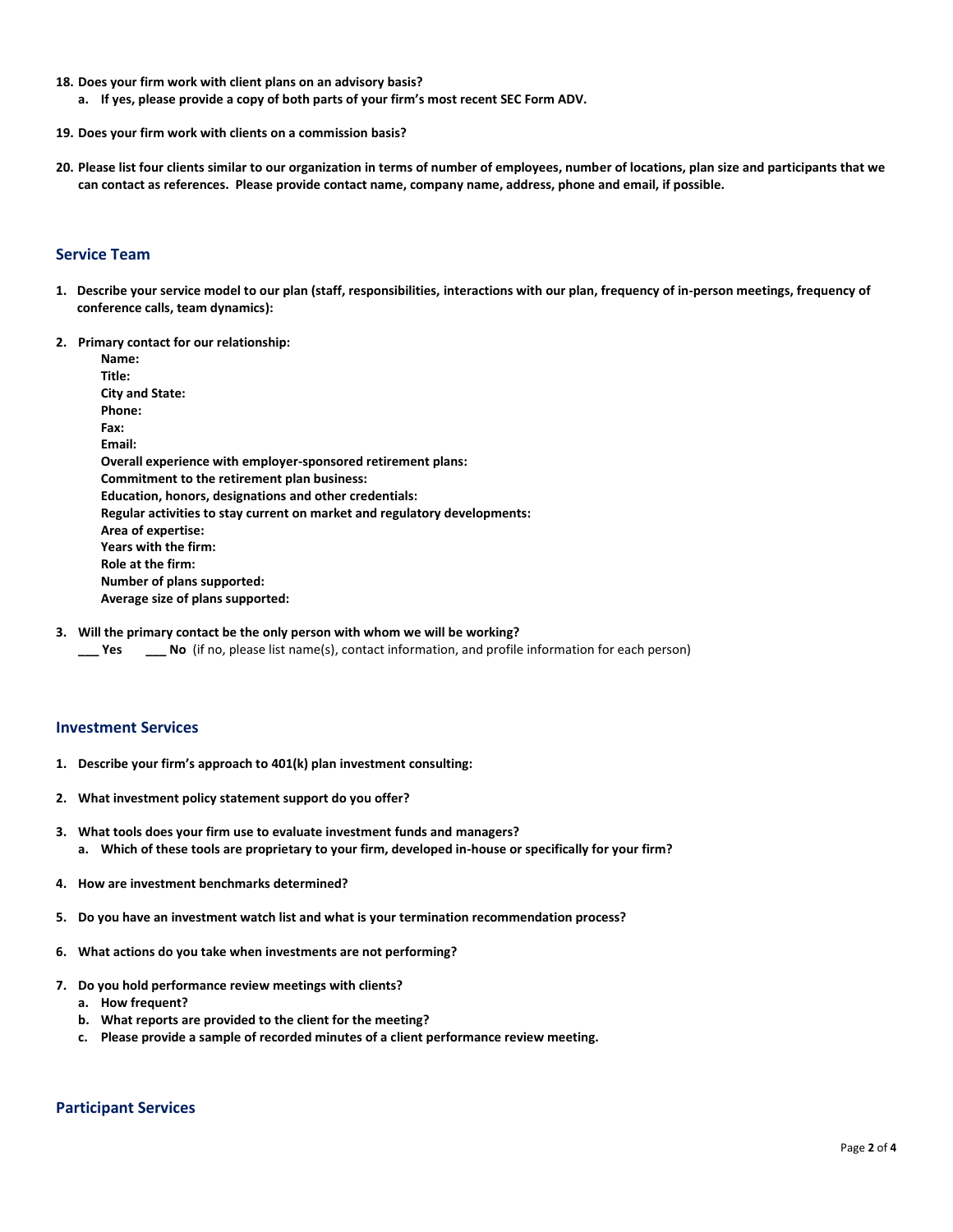- **1. Please list the types of services your firm provides to retirement plan participants.**
- **2. Do you offer advice/education?**
- **3. Do you offer model allocations?**
- **4. What resources do you have dedicated to participants?**
- **5. Can you provide service to both English- and Spanish-speaking participants?**
- **6. Please provide two specific examples of ways in which your firm has made a positive impact on retirement plans you support over the past 24 months (For example: increased participation, increased deferrals, enhanced services, lower fees).**

#### **Provider/Vendor Services**

- **1. With how many different service providers does your firm work to support current clients?**
- **2. List the top three TPA/Record keepers/Trustees that you have recommended to clients.**
- **3. Do you have a vendor benchmark service/process? a. If yes, please describe:**
- **4. What plan design change initiatives have you led with your clients in the past 24 months?**

#### **Fiduciary Status and Compliance**

- **1. Do you intend to act as a fiduciary for the plan and or its participants? a. If yes, please describe your fiduciary responsibility:**
- **2. What compliance resources does your firm provide?**
- **3. Do you offer committee training, education, and support?**
- **4. Describe potential conflicts of interest that may arise with the proposed advisory relationship:**
- **5. Does your firm have a written policy for addressing conflict of interest? \_\_\_ Yes \_\_\_ No** (if yes, please describe)
- **6. Have any of your clients been the subject of investigation by the Department of Labor? \_\_\_ Yes \_\_\_ No** (if yes, please describe)

#### **Fees**

- **1. How if your firm compensated for services?**
- **2. What percentage of your firm's revenue is derived from: a. Commission relationships –**
	- **b. Advisory relationships –**
- **3. Does your firm receive any form of compensation or benefits from companies or individuals whose products or services you may refer or recommend?**

**\_\_\_ Yes \_\_\_ No** (if yes, please explain)

- **4. Please describe any and all fees for services to our plan under this proposal:**
- **5. Are you willing to guarantee your fees for a specific period of time?**